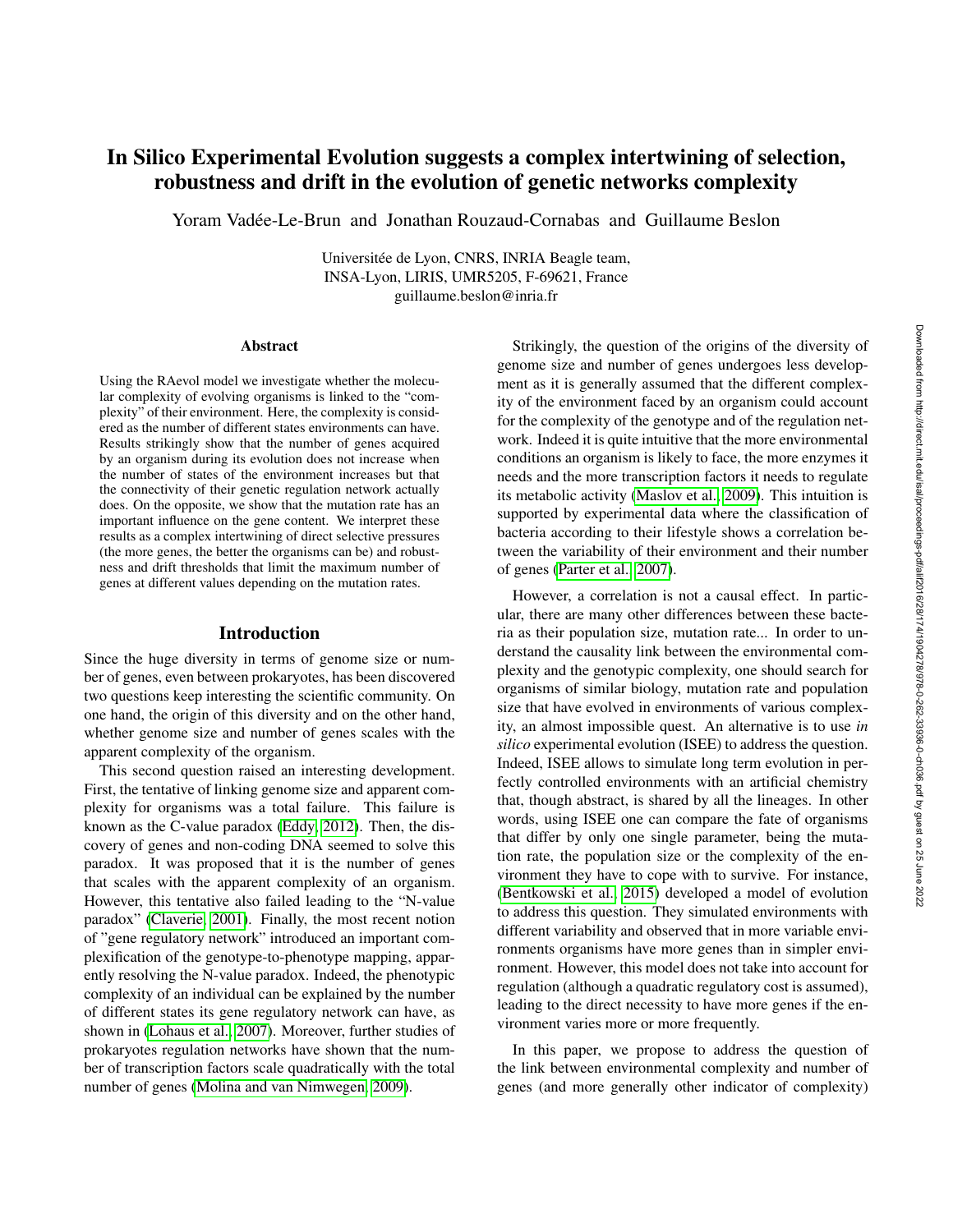using the RAevol model [\(Beslon et al., 2010a,](#page-7-7)[b\)](#page-7-8). Indeed, this model is able to simulate rich environmental dynamics and uses individuals with explicit genome coding for a metabolism and for a gene regulatory network that can adapt in real time this metabolism to different environmental conditions. In a preliminary study, RAevol has already been used to study the link between the mutation rate and the complexity of genomes and regulation networks: By evolving similar organisms with different mutation rates but a constant stable environment, we have been able to show that, at least in constant conditions, the mutation rate drives the complexity of the genome and the complexity of the regulation network [\(Beslon et al., 2010b\)](#page-7-8). In particular, we have shown that, even in a constant environment, lower mutation rates lead to a larger number of genes and to a quadratic increase of the number of transcription factors, strikingly reproducing many observations by acting on only one single parameter [\(Knibbe et al., 2011\)](#page-7-9). Yet, this preliminary study did not allow to conclude on the link between environmental complexity and genotypic complexity as it was conducted in a constant environment.

In the experiments presented here we evolved organisms in different environmental conditions to be able to test whether an increase of environmental complexity effectively leads to an increase of genomic/transcriptomic complexity. As we already have shown that the mutation rate is likely to be an important factor, we explored simultaneously three different environmental complexity and four different mutation rates. For each combination of these two parameters, we evolved organisms for 300,000 generations and measured the size of their genotype and the complexity of their regulation networks.

This paper is organized as follows: In the next section, we briefly present the RAevol platform. We then present our experimental design followed by the results of the simulations and the discussion. Finally, we conclude and describe our future research directions.

### The Aevol - RAevol platform

Aevol is an *in silico* experimental evolution platform (Hindré et al., 2012; [Batut et al., 2013\)](#page-6-0). It was designed to study how the evolutionary conditions shape the molecular structure of an evolving organism (*e.g.*, DNA length, genes number, operonic structures...) due to direct and indirect selective pressures. In Aevol, a population of individuals evolves through a classical mutation-selection process. The specificity of Aevol lies in the genotype-to-phenotype mapping that finely models what is observed in bacteria. A circular double-stranded DNA sequence is transcribed into a set of mRNAs. These mRNAs are then parsed in search for Coding DNA Sequences (CDSs – the "genes") that are translated into proteins through an artificial genetic code. Finally, the proteins are combined to compute the individual's phenotype. We refer the reader to previously published work for

a complete description of the model and the results obtained so far [\(Knibbe et al., 2007,](#page-7-11) [2008;](#page-7-12) [Parsons et al., 2010;](#page-7-13) [Batut](#page-6-0) [et al., 2013;](#page-6-0) [Misevic et al., 2015\)](#page-7-14).

RAevol is an extension of Aevol [\(Beslon et al., 2010a,](#page-7-7)[b\)](#page-7-8). It uses the same genome model and the same genetic code. However, in RAevol, proteins are able to act as transcription factors (TFs) beside their metabolic activity. When acting as a TF, a protein may up- or down-regulate the transcription of other genes, ultimately controlling the concentration of the proteins encoded by these genes. In other words, in RAevol, each individual owns a genetic regulation network that may dynamically modify its phenotype depending on the environmental conditions. Importantly, in RAevol, the phenotype of an organism is no longer a static function (as it is in Aevol). Rather, it becomes a dynamic function that can be evaluated (by comparing it to a target function) at different time steps during what can now be considered as the "life" of the individual. Technically, RAevol extends Aevol by adding a "transcriptional regulatory code". In RAevol, the target phenotype may change during the life of the individual, either deterministically or randomly (Figure [1\)](#page-2-0). Moreover, specific proteins with no metabolic activity can be added into the individual in order to allow it to sense this variation in real time. The individual must (and can) dynamically adapt to the current target by switching between different stable states of its regulation network. The final fitness of an individual is the mean value of its fitness measured at each evaluation time step.

## Experimental design

For this study, our starting point was the work done in our previous experiment with constant environments [\(Beslon](#page-7-8) [et al., 2010b\)](#page-7-8). In this previous work, population of 1000 organisms were evolved for 15,000 generations in a constant environment under 6 different mutation rates ranging from  $2.10^{-4}$  to  $5.10^{-6}$  mut/bp/generation. We used a similar experimental design but adapted it to test evolution in variable environments. In particular we significantly increased the length of the evolution experiment. Since evolution is likely to be much more slower in variable environments than in constant ones, we let each simulation evolve for 300,000 generations. We tested 4 mutation rates  $(5.10^{-4}, 1.10^{-4},$  $5.10^{-5}$  and  $5.10^{-6}$  mut/bp/generation).

Another difference between both experiments is that we now use a fitness proportionate selection scheme instead of the exponential-rank-based selection process used in [\(Beslon et al., 2010b\)](#page-7-8). The fitness proportionate selection scheme is more realistic from a biological point of view since it allows evolution to switch from directional selection to purifying selection. Finally, the maximum value for the protein pleiotropy  $(w_{max})$  has been increased from 0.03 to 0.05 to limit the number of genes and allow for faster computations (both changes reduces the maximum number of genes an organism can – or needs to – acquire during its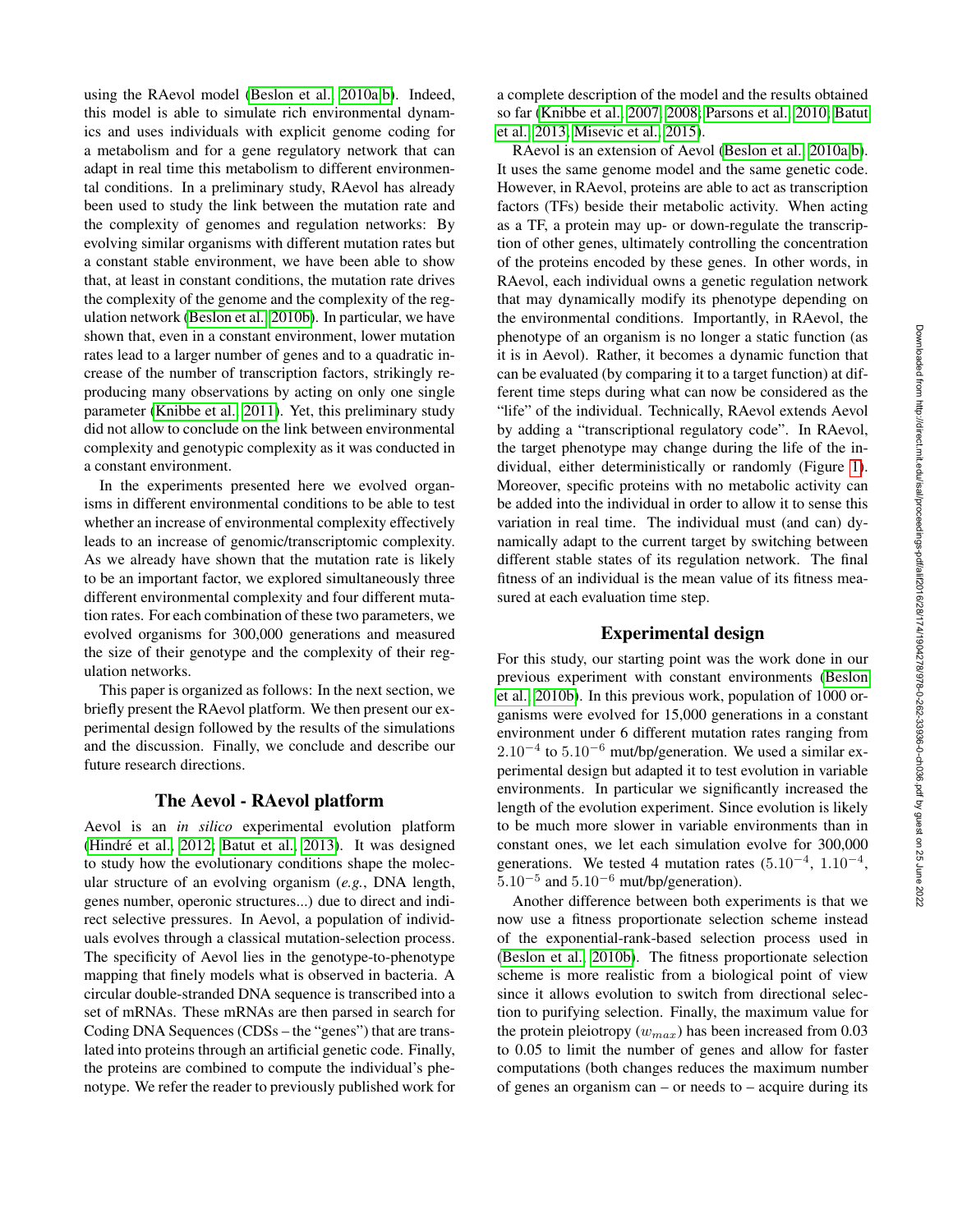<span id="page-2-0"></span>

Figure 1: Example of an individual after 300,000 generations in the environment 16 (16 different conditions and 4 signals). (A) Genome, mRNAs and genes (colors code for the basal transcription rate. The small color dots are the genes). (B) Regulation network (arrows indicate links between genes and mRNAs; Red arrows are inhibiting links, green arrows are activating links. Black dots are the genes, green dots are the signaling proteins. (C) Protein concentrations during the life of the individual (colors indicate the function of the protein). The four signaling proteins are displayed above the graph. (D) Dynamic phenotype of the individual (same color code as panel C; thin red lines indicate the target at each time step). This individual evolved in the environment 16 (i.e. the four Gaussians can switch independently between their resting and their active states). Here the green Gaussians is active from  $t = 0$  to  $t = 6$ ; The orange Gaussian is active from  $t = 0$  to  $t = 12$  and the blue and red Gaussians are active from  $t = 7$  to  $t = 12$ . From  $t = 13$  to  $t = 20$  all Gaussians are inactive. At each environmental change the regulation network (B) modifies the transcription levels, hence the protein concentrations (C), resulting in a phenotypic adaptation (D).

## evolution).

Finally, in order to be able to compare the evolutionary outcome in different environments complexity, we carefully designed our dynamic environments. In a previous study with RAevol (Vadée-Le-Brun et al., 2015) we used an environment represented by 4 Gaussians which maximum values were changed randomly during the evolutionary process. We kept the same idea of having 4 Gaussians each one associated to a signaling protein informing the individuals for its variation. However, the environmental conditions were created by moving the mean of the Gaussians along the  $x$  axis: The Gaussians all have the same height (0.3) and standard deviation (0.05). At their "resting state", they are regularly spread along the x axis ( $m = 0.2, 0.4, 0.6$  and 0.8). The constant environment is thus the same as in [\(Vadee-Le-Brun](#page-7-15) ´ [et al., 2015\)](#page-7-15). But Gaussians are able to switch to an "active state" by increasing their mean value  $(m)$  of a small amount (0.05) and simultaneously sending a signaling protein to the individuals (Figure [1\)](#page-2-0) such that it can trigger a change of the state of its regulation network. The lateral variation has been chosen instead of the vertical variation used so far because it keeps the total area of each phenotypic target constant. Indeed, Aevol/RAevol are prone to a "filling artifact": Since the maximum area of a gene is bounded, the larger the area of the phenotypic target, the higher the numbers of genes individuals are likely to acquire. By using a lateral variation scheme, we kept the area of the target constant whatever the number of Gaussian that are in their "resting" or in their "active" state. Using this variation scheme and considering that the number of environmental conditions is a proxy for the environmental complexity, we are able to build a large variety of environment which complexity varies between 1 to 16 states depending on which Gaussians are allowed to be in an active state and on possible coordination in the resting-active switch of the Gaussians. Here we tested three different complexity levels: 1 (actually a constant environment), 2 (only the Gaussian 3 is allowed to be in its active state) and 16 (all 4 Gaussians switch independently between their resting and active states). For all environments but the constant one, the switch between different targets happens with 10% chance at each time step. As individuals live for 20 time steps, on average each individual faces 2 switches of phenotypic tar-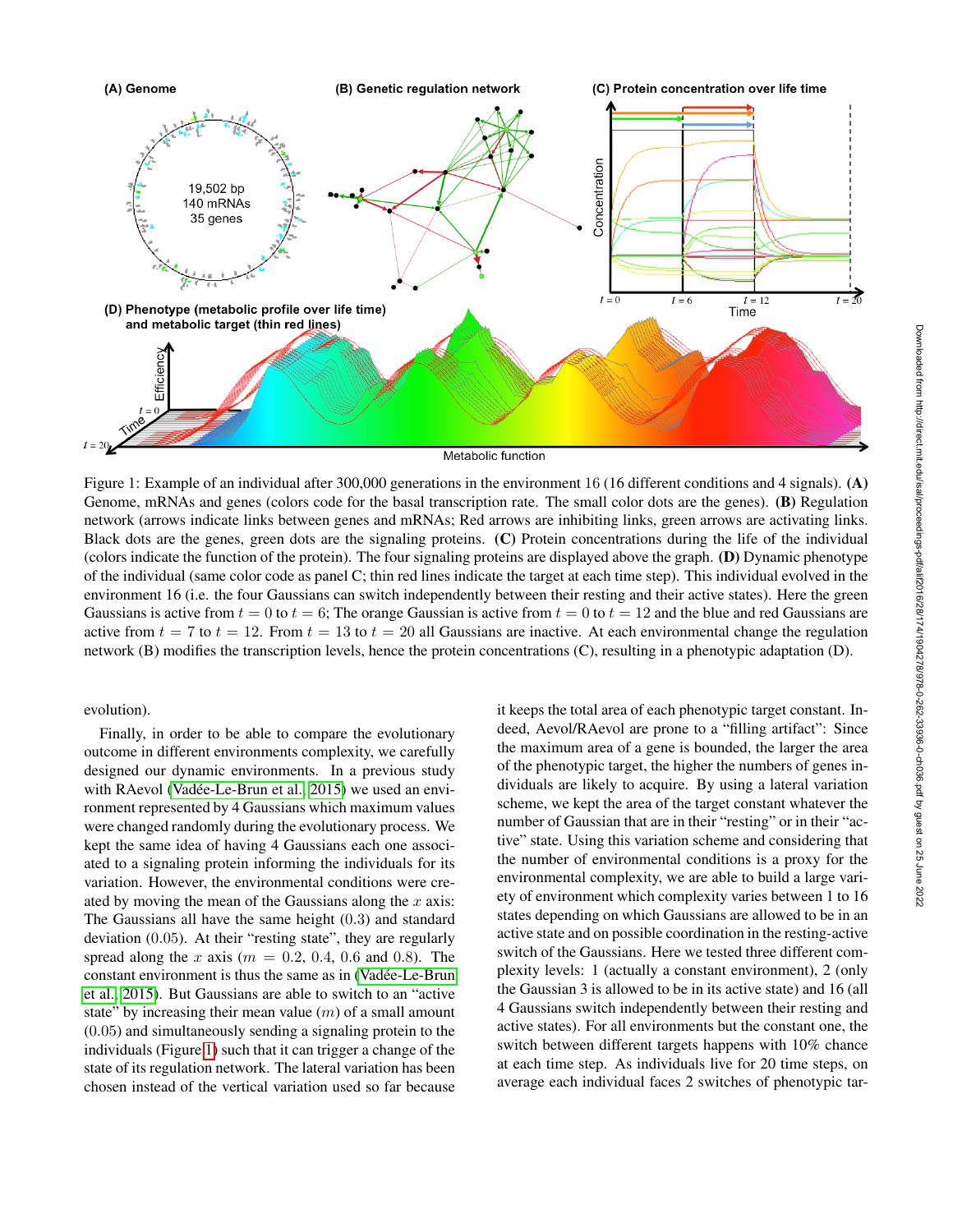<span id="page-3-1"></span>

Figure 2: Mean distance to target of the best individuals from the 4 seeds between 299,000 and 300,000 generations. Both axes are in log scale. The horizontal red dashed line is the distance to target of an individual having no gene.

get during its lifetime (note that the environmental variation is synchronized for all the individuals of the population) but this number can widely vary. We label each environment by its number of phenotypic targets.

Finally, all simulations were repeated four times with different random drawing for each couple of environmental complexity and mutation rate leading to a total of  $4 \times 3 \times 4 =$ 48 simulations. Note that four repetitions is not high enough to obtain statistically founded comparison between the different situations but, given the structure of RAevol, we were not able to increase the number of repetitions as the amount of computational power requested to conduct the experi-ments started to become prohibitive<sup>[1](#page-3-0)</sup>.

#### Results

Among the 48 simulations, 46 resulted in well-adapted individuals that were able to properly fit the phenotypic target. The two simulations that "failed" are simulations with the highest mutation rate in the most complex environment. In this case, as Figure [2](#page-3-1) shows it, the individuals were not able to reduce significantly the distance to the target. There genetic structure thus drifted eventually leading to too small genomes that can collapse to 0 genes.

Figure [3](#page-3-2) shows the number of genes for each mutation rate and for each environmental complexity. It shows the same trend we observed previously [\(Beslon et al., 2010b\)](#page-7-8): The number of genes increases as the mutation rate de-

<span id="page-3-2"></span>

Figure 3: Distribution of the number of genes of each simulation versus its mutation rate in log log scale. For each dot, the corresponding value is the mean value of genes number of the best individual between 299,000 and 300,000 generations. For each environment a log log linear regression is plotted.

creases. However, the number of genes is lower than what was observed in [\(Beslon et al., 2010b\)](#page-7-8), in particular under low mutation rates. This is likely to be due to the selection scheme we use and to the larger value of  $w_{max}$ . Interestingly, the evolution in complex environments (environment "16", black squares) results in a similar linear trend (in loglog) but with a very different coefficient since the highest mutation rates lead to very low number of genes in this environment. This confirms the previous observation that in complex environments organisms are not able to evolve efficiently under high mutational pressure.

For a better readability, we plot all the following results in bar plots figure grouped by mutation rates. Figures [4](#page-4-0) and [5](#page-4-1) summarize the effect of the different parameter tested on the genomic structure. Figures [6](#page-5-0) and [7](#page-5-1) summarize their effect on the structure of the regulation network. Two opposite trends are visible in these figures. First, and quite surprisingly, the number of genes decreases when the variability of the environment increases and this effect is much stronger for the most complex environment. Furthermore this effect tends to be enhanced for high mutation rates. Second, when looking at the size of the non-coding sequences (Figure [5\)](#page-4-1), the mean connectivity of the network (Figure [6\)](#page-5-0) and the mean link value (Figure [7\)](#page-5-1) we see an opposite trend: complex environments lead to longer non-coding sequences (when in simpler environments we only observe large non-coding sequences under a 5.10<sup>-6</sup> mutation rate), higher connectiv-

<span id="page-3-0"></span><sup>&</sup>lt;sup>1</sup>48 simulations, 300,000 generations and 1000 individuals living for 20 time steps indeed leads to a total of 288 billions of time steps at each of which we need to compute the network dynamic and the resulting phenotype of an individual.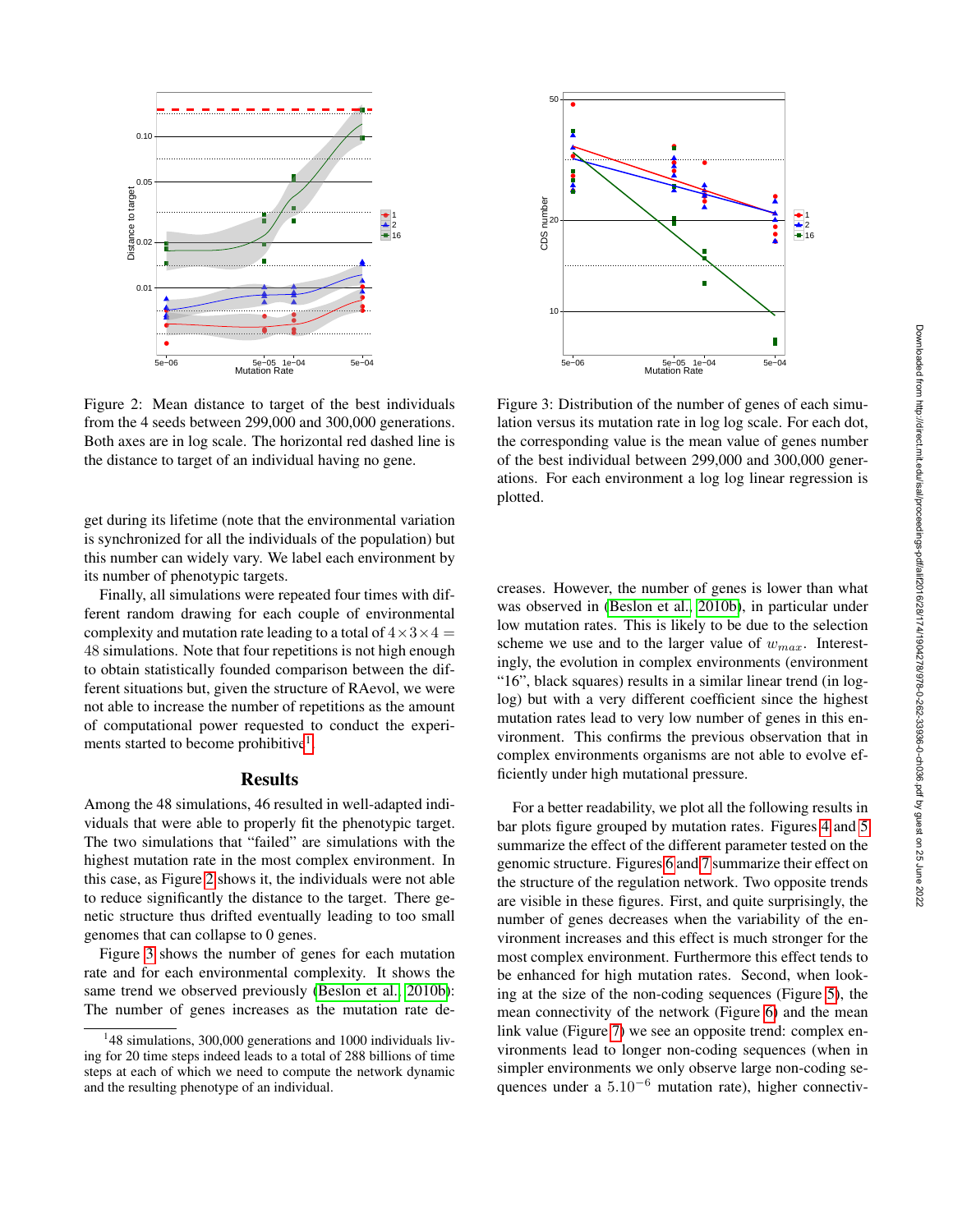<span id="page-4-0"></span>

Figure 4: Mean number of genes of best individuals from the 4 seeds between 299,000 and 300,000 generations for all mutation rates and environments. The error bars represent the standard deviation between seeds.

ity<sup>[2](#page-4-2)</sup> and stronger links in the regulation network (except for the highest mutation rate). Finally, a more complex trend is observed when looking at the size of the transcribed sequences (Figure [8\)](#page-6-1): As already shown in [\(Parsons et al.,](#page-7-13) [2010\)](#page-7-13), in "simple" environments, the higher the mutation rate, the longer the RNAs. However, for the complex environments this trend is inverted and the RNAs tend to be smaller as the mutation rate increases.

Figure [9](#page-7-16) summarizes the two main trends observed in our experiments. It clearly shows a general tendency to complexity increases as the mutation rate decreases. Yet, the environmental complexity acts in two opposite ways: It tends to *decrease* the number of genes (Figure [9,](#page-7-16) left panel) but to *increase* the network connectivity (Figure [9,](#page-7-16) right panel).

## **Discussion**

So as a summary of these results: the variability of the environment tends to reduce the number of genes but increases the non-coding part of the genome. This effect increases with the mutation rate. On the contrary, it tends to increase the connectivity of the gene regulatory network and the intensity of the links and to decrease the size of mRNAs (when the gene regulatory network is efficient enough). Globally, individuals in a more variable environment evolve gene regulatory networks that are smaller but more connected and with stronger links.

Such complex effects are likely to originate from the intertwining of multiple forces acting on genomic and tran-

<span id="page-4-1"></span>

Figure 5: Mean size of non coding sequences in bp of best individuals from the 4 seeds between 299,000 and 300,000 generations for all mutation rates and environments. The error bars represent the standard deviation between seeds.

scriptomic complexity. Indeed, one can identify four main forces that either limit or increase the molecular complexity of the organisms:

- Selective forces It is the most intuitive effect: The more complex the environment, the more genes are needed to fit the different environmental states and the more regulation is needed to switch between environmental states.
- Robustness thresholds Under high mutation rates, long DNA molecules are impossible to transmit to the next generation hence limiting the maximum complexity of the genome. This effect is due to the classical error threshold that limit the length of the coding sequences [\(Eigen, 1971\)](#page-7-17) and to a more recently identified threshold imposed on the total chromosome length by the rate of chromosomal rearrangements [\(Knibbe et al., 2007;](#page-7-11) [Fischer et al., 2014\)](#page-7-18).
- Indirect selection for evolvability When evolving in continuously varying environments, selection can indirectly favor individuals that increase their rate of variation because they are able to continuously produce mutants that may follow the environmental variations [\(Earl and Deem,](#page-7-19) [2004\)](#page-7-19).
- Drift barrier The level of selection may impose a barrier to the evolution of the genomic content: If the contribution of all new genes to the fitness is quasi-neutral given the level of selection, then the selective forces vanish, thus imposing a limit to the acquisition of new genes.

We suggest that the observed effects are a complex combination of these four forces. Indeed, as we already have

<span id="page-4-2"></span><sup>&</sup>lt;sup>2</sup>Note that, in RAevol, the probability for a coding sequence to be a transcription factor is quite high. Thus a 0.1 connectivity should be considered as a neutral regulation.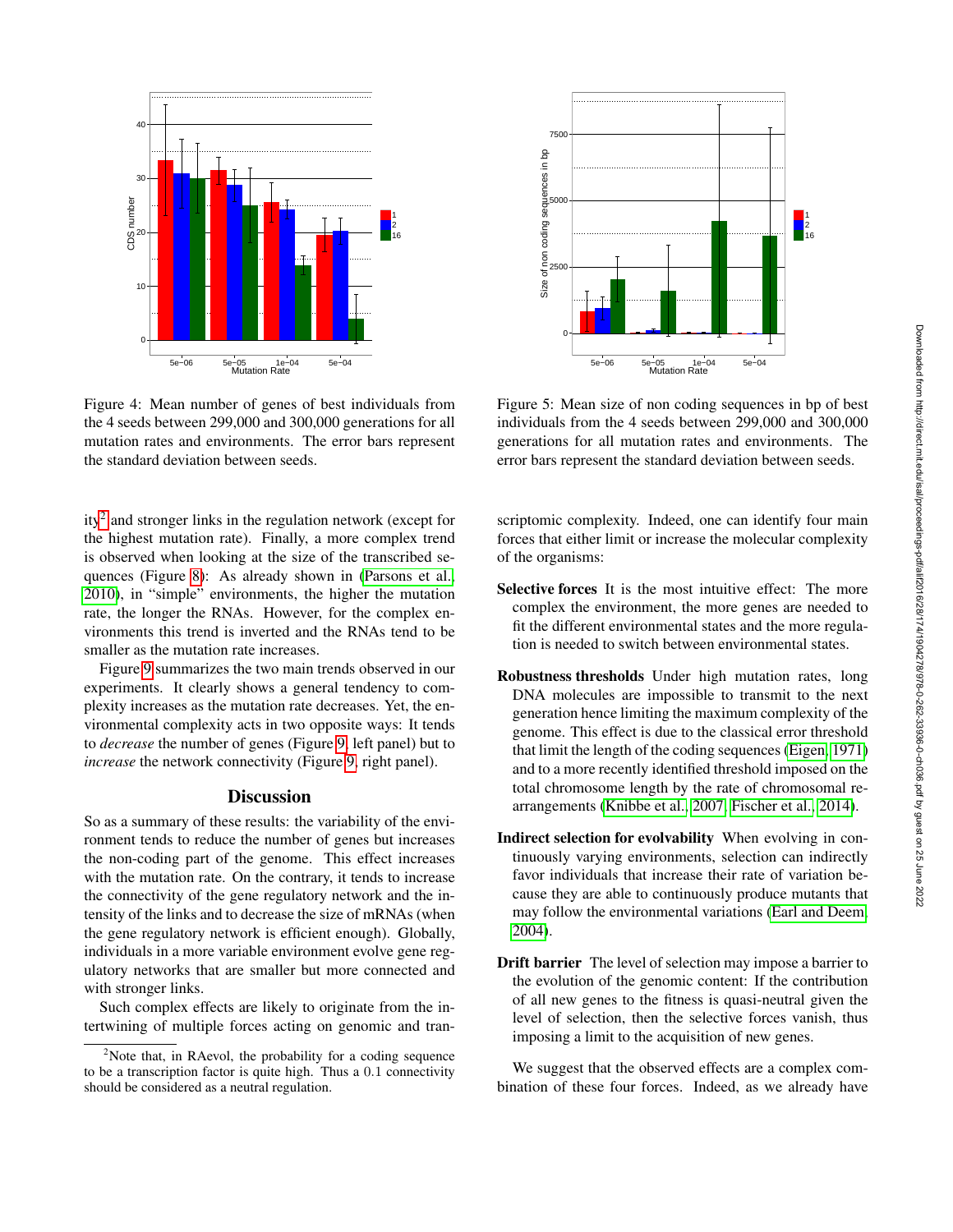<span id="page-5-0"></span>

Figure 6: Mean connectivity of the gene regulatory network of best individuals from the 4 seeds between 299,000 and 300,000 generations for all mutation rates and environments. The error bars represent the standard deviation between seeds.

shown it with RAevol in [\(Beslon et al., 2010b\)](#page-7-8), the robustness threshold imposes a severe limit to the size of the genomes and to the number of genes. This explains the general trend on the number of genes observed in Figures [3,](#page-3-2) [4](#page-4-0) and [9.](#page-7-16) Indeed, being driven by the spontaneous mutation rate, as stated by [Fischer et al.](#page-7-18) [\(2014\)](#page-7-18), this effect is likely to be independent from the selection process, hence from the complexity of the environment. Now, as also state by [Fischer et al.](#page-7-18) [\(2014\)](#page-7-18), when the genome size is far from the threshold, selective forces can fully play their role. This is indeed the case when the mutation rate is low. Interestingly, in this situation, the regulation network appears to be more connected (Figures [6,](#page-5-0) [7](#page-5-1) and [9\)](#page-7-16) suggesting that under low enough mutation rates selective forces drive the complexity of the regulation network. However this complexity is only visible in terms of component connectivity but not in terms of component number (contrary to the number of genes, the connectivity can be increased without increasing the length of the genome). The combination of these two effects can also explain the trend observed on the length of the RNAs. Indeed, as the mutation rate increases the length of the RNAs increases. As the gene size is constant, the RNA size is an indicator of operon structures that allow for a more compact genome at the cost of less regulation possibility. Interestingly, in the more variable environment, the increase of mutation rate has no impact on the RNA size, suggesting a selection for a more active regulation.

The last two surprising results are the large increase of the size of the non-coding sequences under complex environments and of course the lower number of genes observed

<span id="page-5-1"></span>

Figure 7: Mean intensity of links in the gene regulatory network of best individuals from the 4 seeds between 299,000 and 300,000 generations for all mutation rates and environments. The error bars represent the standard deviation between seeds.

in more complex environments. Although more speculative, we could propose two hypothesis to explain these results.

First, when the complexity of the environment and the mutation rate simultaneously increase, the selective force and the robustness threshold become more and more antagonistic. Ultimately, as stated above, the robustness threshold imposes a severe limit to the complexity of the genotype, forbidding a regulation network to evolve. In highly variable environments the genomes ultimately collapse leading to a quick drop of the number of genes (Figure [4\)](#page-4-0). In such a situation, the sole option for the evolution is to increase the level of variability. Since the mutation rates are fixed in our simulation, this can only be done by increasing the size of the non-coding sequences, hence increasing the dynamic of the gene repertoire. In conclusion, when the robustness threshold contradicts the selective forces, the response of evolution is an indirect selection for evolvability.

Second, we observe that the number of genes accumulated in environment 16 is always lower than what is observed in environment 2 but that the difference tends to decrease as the mutation rate decreases. We propose that, under low mutation rates, the complexity limit is no more imposed by robustness constraints but rather by the drift barrier: As the metabolic effect of a gene tends to decrease with the number of genes (as each gene will fill smaller and smaller gap between the phenotype and the phenotypic target) there must be a upper limit to the number of genes the selection can act on (indeed, Figure [2](#page-3-1) shows that the mean distance to target saturates when the mutation rate is decreased). But the drift barrier is likely to be more stringent in more vari-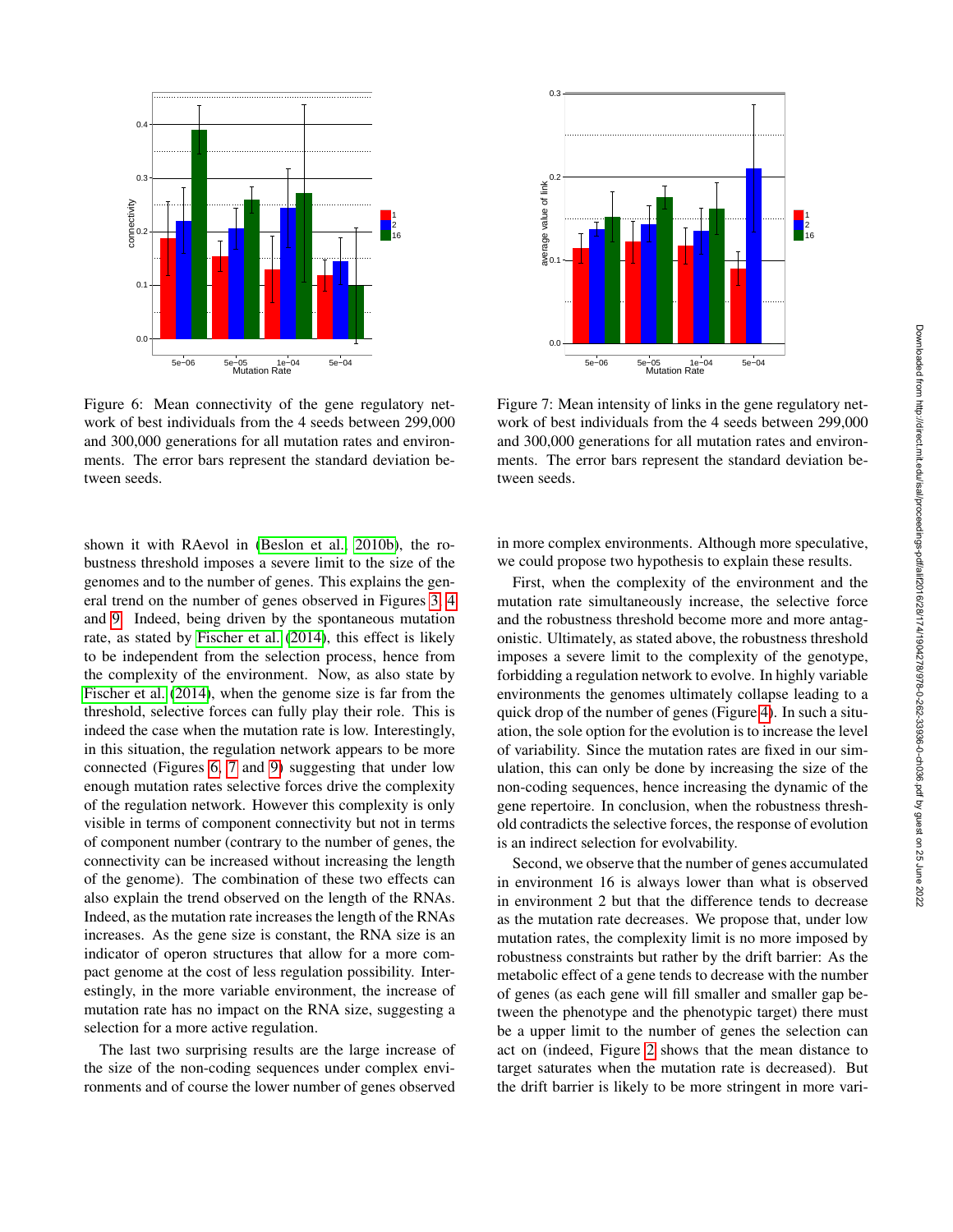<span id="page-6-1"></span>

Figure 8: Mean size of mRNAs in bp of best individuals from the 4 seeds between 299,000 and 300,000 generations for all mutation rates and environments. The error bars represent the standard deviation between seeds.

able environments since the selection pressure on individual genes also depends on the fraction of time they are useful. In other words, the more variable the environment, the lower the selection pressure on the genes corresponding to the variable part of the phenotypic target the lower the number of genes the organisms can accumulate. To test this hypothesis we run simulations in environment 2 with a higher selection pressure for the two highest mutation rates  $(5.10^{-5}$  and 5.10<sup>−</sup><sup>6</sup> ). In these simulations, we used a selection coefficient of 2,000 instead of 750 with again 4 repetitions each. We indeed observed an increase of the genes number. Moreover, the gain was lower for the  $5.10^{-5}$  mutation rate (from 26 to 29 genes) than for the  $5.10^{-6}$  mutation rate (from 31 to 43 genes), supporting the hypothesis that for a  $5.10^{-5}$  mutation rate the number of genes is limited by both the robustness threshold and the drift barrier but that, for a mutation rate of 5.10<sup>−</sup><sup>6</sup> only the drift barrier is active.

## Conclusion and perspectives

In this paper, we experimentally addressed the question of the impact of environmental variability on evolution (*i.e.*, whether more variable environments imply more complex genomes and genes regulatory networks). To evaluate this question, we used an *in-silico* experimental evolution platform, RAevol, to test three environments of increasing variability in four different mutation rates.

Our simulations confirm that the size of the gene repertoire is bounded by the mutation rate and that this also limits the complexity of the gene regulatory network. They also show that environmental variability indeed increases the connectivity and the intensity of links of the gene regulatory network but decreases its size. Moreover, environmental variability increases the genome size by increasing the non-coding part of the genome of individuals who fail to regulate their phenotype according to environmental variations. Finally, we discussed our results and proposed that the molecular complexity of an organism is a complex combination of direct selective pressure, indirect selective pressure for evolvability and robustness and drift thresholds.

The most striking results obtained here is that the gene content of our organisms does not follow the environment complexity. However this result is not so surprising if one realizes that complexity here is defined as "variability". Indeed, as G.E. [Hutchinson](#page-7-20) [\(1957\)](#page-7-20) stated, environments are complex objects composed of multiple factors (temperatures, light intensity, etc.). What we here defined as a more complex environment is not necessarily what evolution "perceives" as the highest complexity! Indeed, environmental features that don't lead to selectable traits (because of drift or robustness constraints) are simply ignored by evolution. Since drift and robustness levels are dependent on the evolutionary conditions (population size, mutation rates...) one can then argue that the complexity of an environment depends on the organism that evolves in it! Clearly, in our simulations, the *dynamic* complexity of environment 16 is more complex than the one of environment 2 and, of course, 1. But on a more global point of view, the constant environment may be considered as more complex because the target function is more strongly selected. The genetic elements managing the dynamic part of the phenotype are indeed more numerous in environment 16 but the gene content is larger in constant environments.

The main limit of these results is the low number of parameter tested and, the very low number of repetitions for each combination of parameters. We now need to validate statistically our results and hypothesis by running more repetitions and more scenarios: environments of intermediate complexity (4 and 8), lower mutation rates and higher selection strength. That objective has recently been taken a step further with the release of Aevol 5.0 that includes an optimized parallel version of the simulator.

### Availability

Aevol is available under GPL license at the project website: http://www.aevol.fr. RAevol is currently in beta-version and is available upon request from the authors.

#### Acknowledgements

This research has been supported by EU-FET grant EvoEvo (ICT-610427).

#### References

<span id="page-6-0"></span>Batut, B., Parsons, D. P., Fischer, S., Beslon, G., and Knibbe, C. (2013). In silico experimental evolution: a tool to test evolutionary scenarios. *BMC Bioinformatics*, 14 (S15):S11.